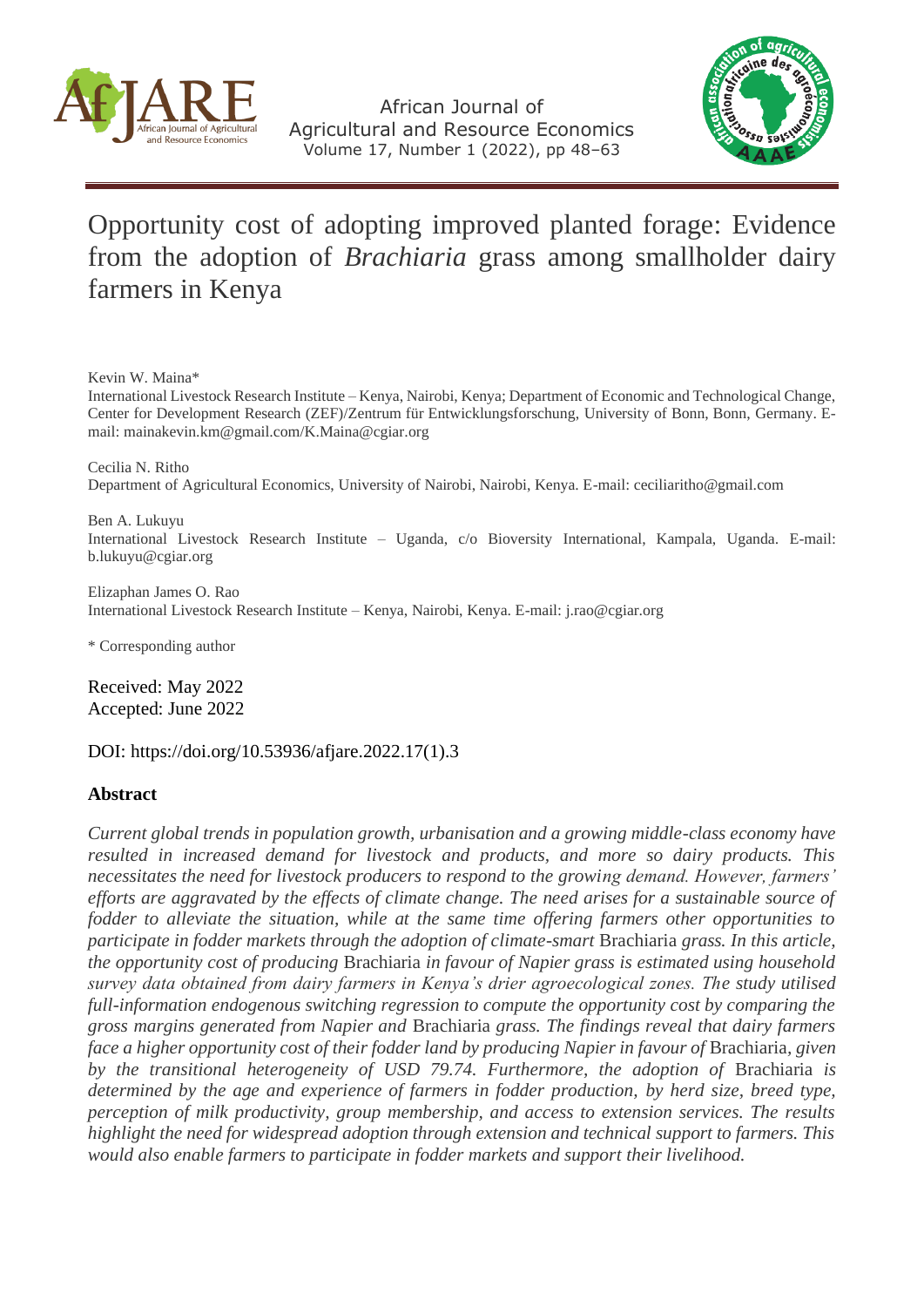**Key words**: *Brachiaria* grass; opportunity cost; gross margins; endogenous switching regression; planted fodder technology

#### **1. Introduction**

Continued economic growth and a change in consumer dietary preferences have led to an increase in demand for livestock products (Bosire *et al*. 2016a). Globally, it is projected that the number of urban dwellers will increase to 6.3 billion by the year 2050, and 90% of the projected increase will occur in Africa and Asia (United Nations 2015). It is expected that, with population growth, the demand for meat and milk products in Africa will double by the year 2050 (Holechek *et al*. 2016). In Kenya, the population is projected to reach 96 million by 2050, with over 50% of the population living in urban areas (FAO 2017). The ability of African nations to feed the growing population raises serious concerns.

Livestock production, specifically dairy, contributes significantly to the economy and livelihoods of farmers. Efficient milk production requires a regular supply of quality fodder in adequate quantities (Nangole *et al*. 2011). However, smallholder farmers are constrained by feed scarcity, which is associated with seasonality in rainfall, poor fodder production techniques and poor feed quality, and limited land for fodder production.<sup>1</sup> Therefore, the intensification of the livestock production system is one strategy for meeting the increased demand for milk. Intensification of livestock production requires sustainable fodder production systems, which are currently threatened by increased feed prices and prolonged drought (USAID 2015). Therefore, the production of improved planted forages is a solution that can be pursued to alleviate the current situation. Napier grass (*Pennisetum purpureum*), a common cut-and-carry forage option, is affected by smut disease and therefore may not be a sustainable source of feed. In addition, it has a protein content that is lower than what is necessary to support commercial dairy production (Njarui *et al*. 2016). More recently, the focus has shifted to climate-smart forages such as *Brachiaria* grass.

Brachiaria grass is a climate-smart<sup>2</sup> fodder promoted by stakeholders in the livestock sector as an alternative fodder source. Previous research on *Brachiaria* shows that it has high biomass production and nutritious herbage, and therefore has the potential to increase livestock productivity (Holmann *et al*. 2004). It can improve nitrogen-use efficiency, sequester carbon, as well as adapt to drought and soils with low fertility (Arango *et al*. 2014; Moreta *et al*. 2014; Rao *et al*. 2014).

The establishment of sustainable fodder systems would not only result in increased milk production, but also increased income from the sale of the fodder. There is evidence that the intensification of livestock production can increase the use of off-farm feed resources and spur the emergence of feed and fodder markets (Nangole *et al*. 2011; Bosire *et al*. 2016b).

Several studies have assessed the potential of *Brachiaria* grass as a forage option (Machogu 2013; Nguku 2015; Njarui *et al*. 2016). Despite the nutritional and productivity benefits of *Brachiaria* identified in these studies, little is known about its financial benefit as a fodder enterprise. Although Kassie *et al.* (2018) attempted to quantify the benefits of the grass in their study on push-pull<sup>3</sup> technology using *Brachiaria* grass as a push crop, they were unsuccessful because of the frequent harvesting of the fodder. The current study uses a gross margin analysis of *Brachiaria* as a fodder

<sup>&</sup>lt;sup>1</sup> In these circumstances, farmers provide feed in an opportunistic manner because they react to changes in feed supply, rather than accumulating feed stocks to minimise risk (Nangole *et al*. 2011).

<sup>&</sup>lt;sup>2</sup> Climate-smart agriculture implies sustainable agricultural production while addressing the challenges of climate change (FAO 2013).

<sup>3</sup> Push-pull technology was developed by the International Centre for Insect Physiology and Ecology (ICIPE) as a conservation agriculture method to control for maize stem borer and striga weeds in maize production.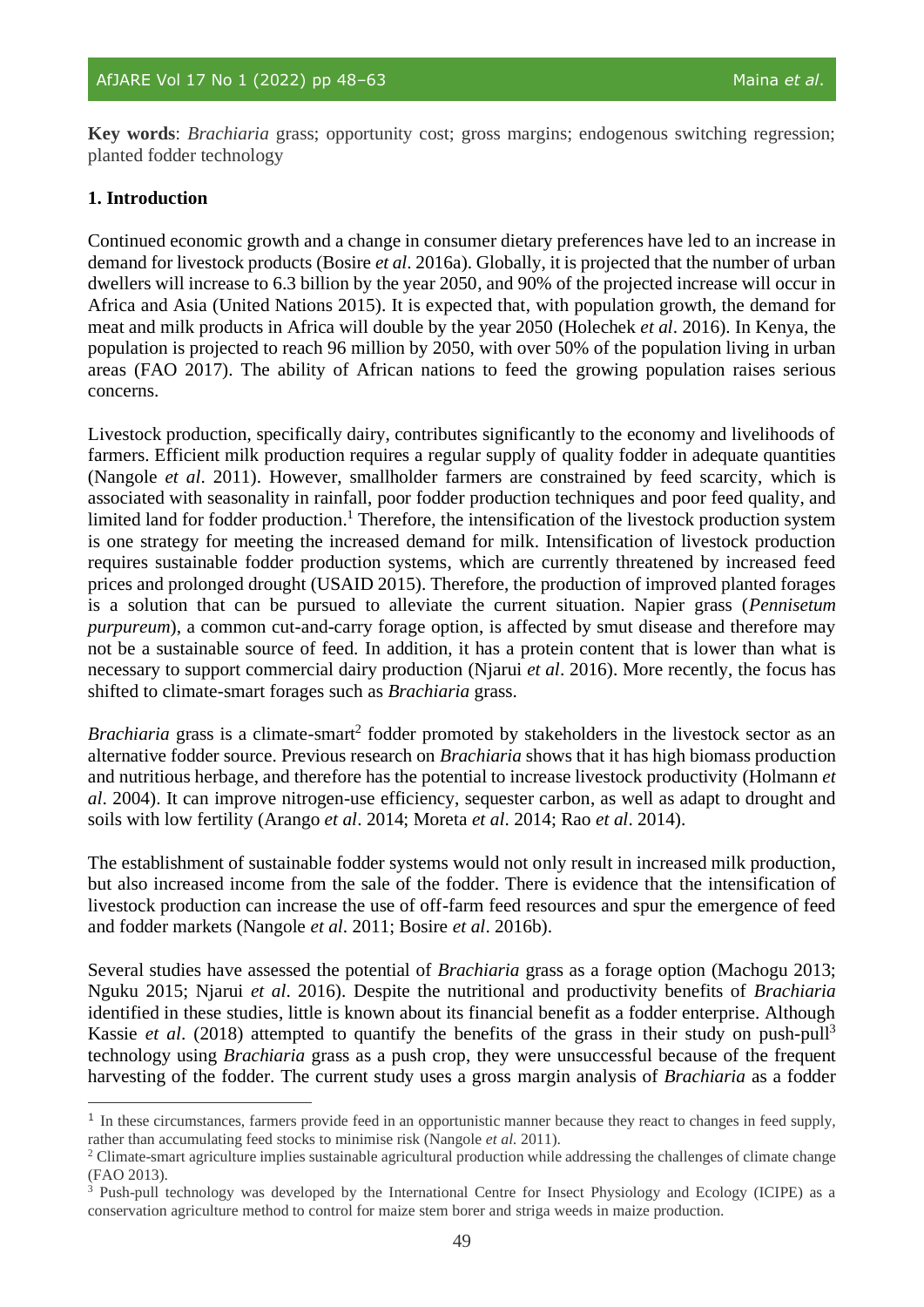enterprise to quantify the financial benefits of adopting the grass. Understanding the potential financial benefit from *Brachiaria* fodder production will contribute to designing strategies for its widespread adoption.

The aim of this study was to provide empirical evidence of the financial benefit of *Brachiaria* to underscore the agribusiness opportunity it can create for farmers to diversify sources of farm income through fodder production. Feed and fodder markets can allow land-constrained farmers to produce milk sustainably without relying on their fodder production. Thus, *Brachiaria* grass technology would be contributing to Sustainable Development Goal 1, namely of 'ending poverty', and promote sustainable agricultural development (Ngoma 2018).

#### **2. Materials and methods**

#### **2.1 Theoretical analysis of farmers adoption process**

Farmers are rational and therefore aim to maximise their welfare, given specific constraints. This study adopted the theory of expected utility, whereby the decision by a farmer to adopt technology such as *Brachiaria* – given the risk and uncertainties of their biophysical environment – is based on a comparison of the expected utility of maximising profit (Schoemaker 1982). Kassie *et al*. (2015) note that farmers will adopt a technology if the expected utility of adoption (Ua) is greater than that of non-adoption (Un). The theory of expected utility has motivated several studies on farmers' decision-making (Oglethorpe 1995; Babcock & Hennessy 1996; Gómez-Limón *et al*. 2004).

Following Asfaw *et al*. (2012), the utility of adopting *Brachiaria* can be modelled as a link between the adoption decision and the expected benefits. Thus, the adoption decision is a dichotomous choice component that is determined by observable characteristics  $Z_i$ , and a stochastic error term,  $\varepsilon_i$ , which is unobservable (Greene 2003), such that:

$$
I_i^* = \beta Z_i + \varepsilon_i, \quad I_i = 1 \text{ if } I^* > 0,
$$
\n
$$
(1)
$$

where  $I_i$  is a binary variable that equals 1 if household *I* adopts *Brachiaria*, and 0 otherwise;  $\beta$  is a vector of parameters to be estimated;  $Z_i$  is a vector of household characteristics; and  $\varepsilon_i$  is the error term. The error term is unobservable, hence it is assumed to be normally distributed.

The probability of adopting *Brachiaria* can then be estimated as follows:

$$
Pr(I_i = 1) = Pr(I_i^* > 0) = 1 - D(-\beta Z_i),
$$
\n(2)

where *D* is the cumulative distribution function for  $\varepsilon_i$  whose assumptions determine the functional form used in the estimation. In our case we applied the probit model (Green 2003).

#### **2.2 Model specification**

Following Wale *et al*. (2006), the opportunity cost approach was adopted to estimate the opportunity cost of growing *Brachiaria* in favour of Napier grass. The gross margin generated from *Brachiaria* grass (GM *Brachiaria* grass) is compared to that of Napier grass (GM Napier grass). In relation to the gross margin (GM) of *Brachiaria* as the next best alternative for use on farmers' fodder land, the opportunity cost is computed as follows:

$$
OPPORTUNITY COST = (GM_{Brachiaria} - GM_{Napier Grass})
$$
\n(3)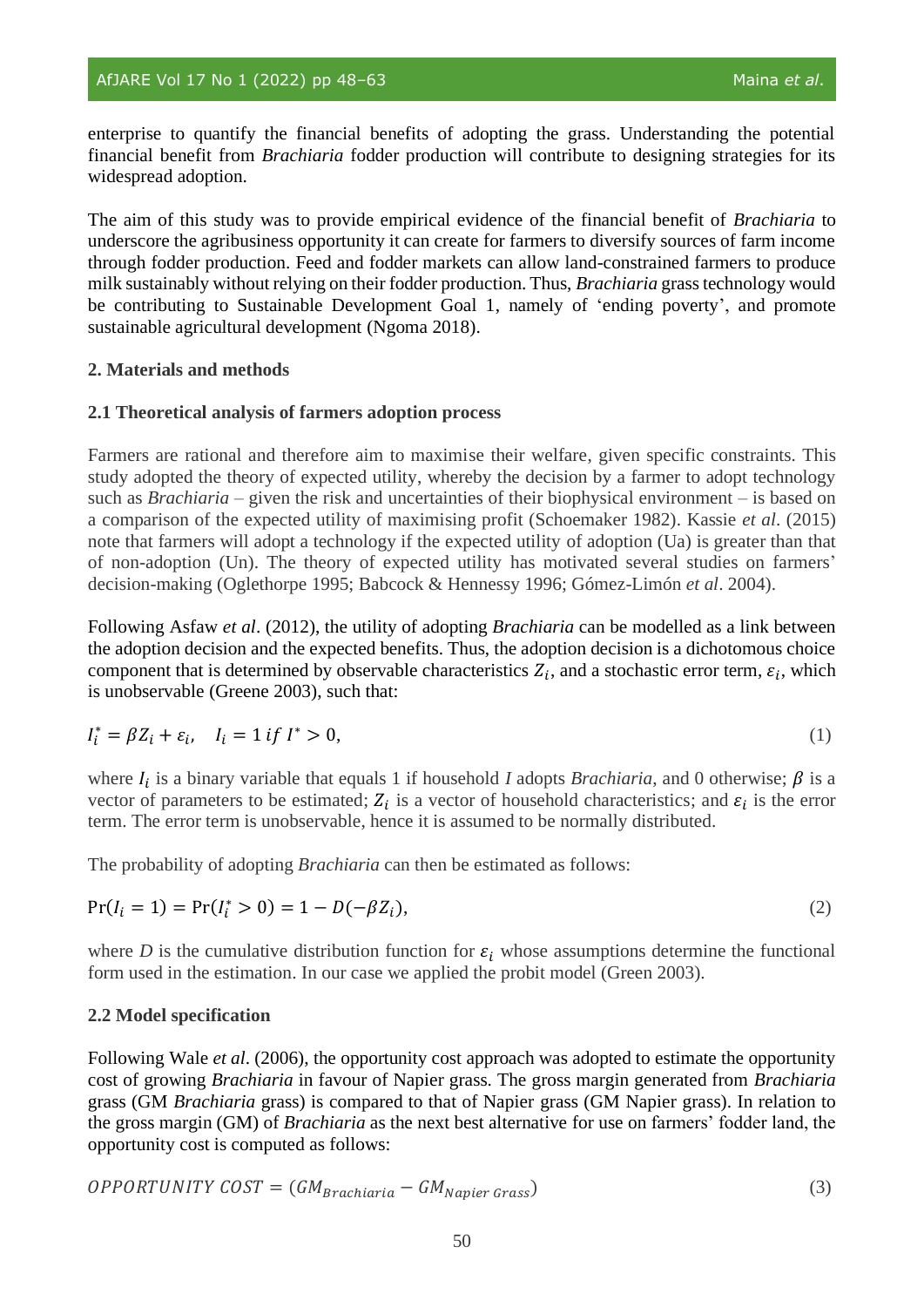The computation of the opportunity cost associated with adopting *Brachiaria* grass in place of Napier grass requires information on what *Brachiaria* farmers would have gained had they not adopted, and what Napier grass farmers would have earned had they adopted *Brachiaria*. The specification for the study assumes that one farmer cannot be observed growing both *Brachiaria* and Napier grass (Kassie *et al*. 2018; Ngoma 2018).

Moreover, selection bias may arise as a result of self-selection into adoption. Observable and unobservable covariates that simultaneously affect adoption and the outcomes could also lead to selection bias. Adopters and non-adopters may be different with respect to observable characteristics, such as proximity to inputs markets, education, extension access and resource endowment. However, unobservable characteristics such as managerial ability, self-motivation and business acumen may result in biased estimates of the true effect of technology adoption on the outcome variable (gross margins).

Sample selection renders the estimates using the ordinary least squares (OLS) method biased. An alternative method would be propensity score matching (PSM), but its implementation is likely to be hindered by the unobservable variables, which lead to self-selection into adoption. Another alternative method is the difference-in-difference method, which cannot be executed using the crosssectional data available for this study (Wooldridge 2010). Therefore, endogenous switching regression (ESR) was used to overcome the selection bias, thus yielding consistent estimates of the opportunity cost of adopting *Brachiaria* based on actual and counterfactual outcomes (Lokshin & Sajaia 2004). ESR is a variant of the instrumental variable (IV) method and can overcome selection bias; it has also been used in other studies (Carter & Milon 2005; Di Falco & Bulte 2013; Teklewold *et al*. 2013; Abdulai & Huffman 2014; Shiferaw *et al*. 2014; Kassie *et al*. 2015).

The FIML-ESR uses a two-step estimation procedure to estimate treatment effects yielding consistent standard errors by simultaneously estimating the selection and outcome equations (Lokshin & Sajaia 2004; Semykina & Wooldridge 2010). In the first stage, the adoption decision is analysed using the probit model (selection equation), which also generates the inverse Mills ratio for controlling selection bias. The inverse Mills ratio is included as a regressor in the second stage, which applies an OLS method to estimate the opportunity cost of *Brachiaria* adoption. Thus, the selection equation is specified as follows:

$$
I_i^* = \beta Z_i + \varepsilon_i \text{ with } I_i = \begin{cases} 1 \text{ if } \beta Z_i + \varepsilon_i > 0 \\ 0 \text{ otherwise} \end{cases}
$$
 (4)

Variables are as defined in equation (1).

The socio-economic and household demographic characteristics used in the adoption equation are based on the adoption literature for agricultural technology (Wale *et al*. 2006; Abdulai & Huffman 2014; Khan *et al*. 2014; Shiferaw *et al*. 2014; Murage *et al*. 2015a; Kassie *et al*. 2018). Household characteristics such as sex of the household head, years of schooling completed, experience in dairy and fodder production and household size are likely to increase the adoption of *Brachiaria*. Khan *et al*. (2014) note that larger households headed by a woman who has higher education are likely to adopt new agricultural technologies to increase the productivity of their farms. More educated farmers tend to have requisite skills and a better understanding of new technologies. Asset endowment measured by land size and herd size as a productive resource is likely to increase the adoption of new technology, and more so fodder technologies, by livestock producers (Kassie *et al*. 2018). Farmers with access to credit facilities and who are members of agricultural or financial groups are likely to adopt new technologies. Consequently, access to extension services is likely to increase adoption, as these services expose farmers to new technologies (Murage *et al*., 2015a). Moreover, farmers'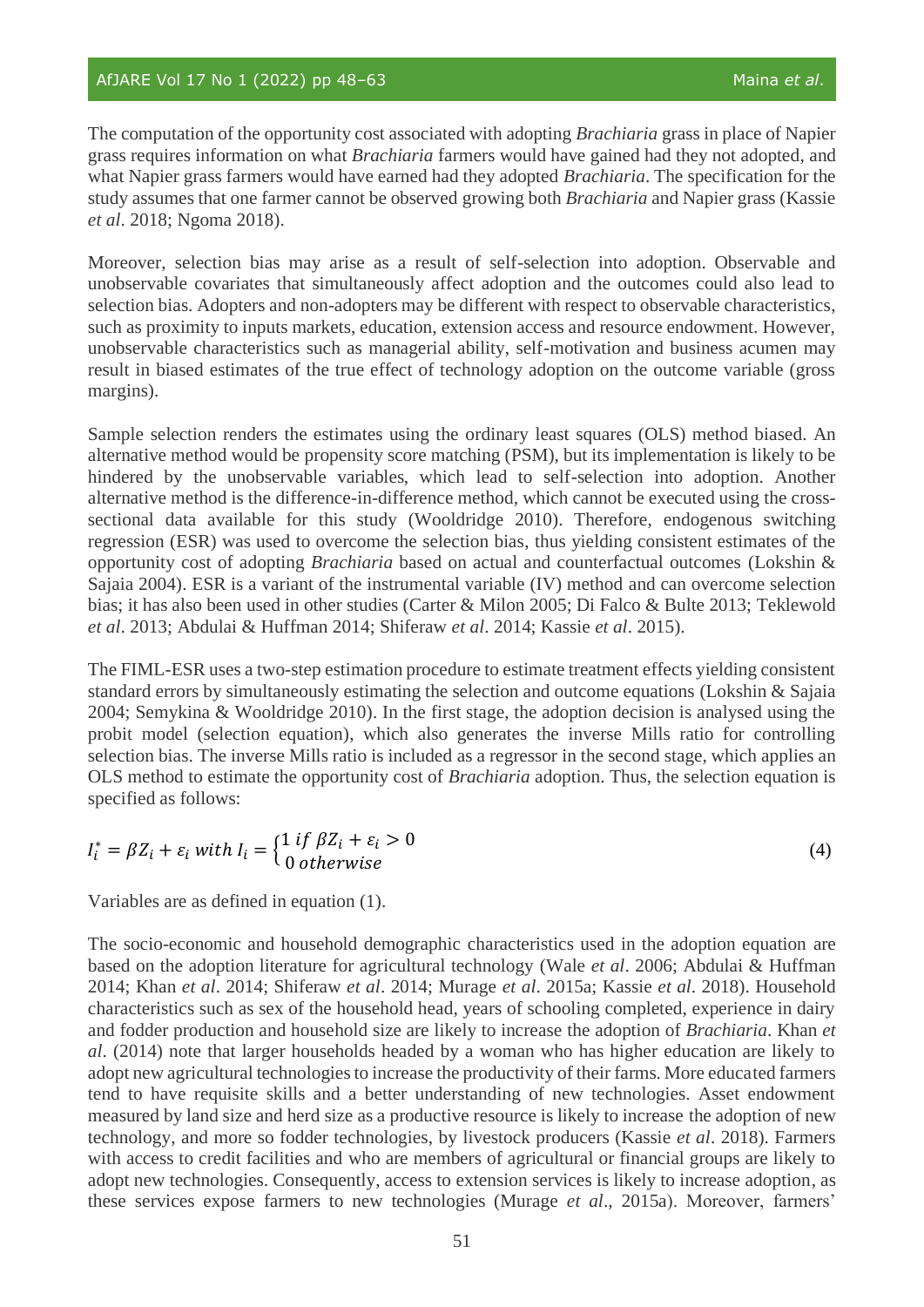# AfJARE Vol 17 No 1 (2022) pp 48–63 Maina *et al.*

perceived attributes of technology are likely to increase adoption if farmers perceive that the technology will increase productivity (Murage *et al*. 2015b). Wale *et al*. (2006) note that farmers who produce cash crops would value technology that enhances productivity, and therefore this aspect would increase the likelihood of adoption.

The second stage involves estimating separate equations for each outcome (gross margins) for two regimes: *Brachiaria* grass farmers and Napier grass farmers (Rees & Maddala 1985):

$$
Y_1 = \alpha_1 X_1 + \varepsilon_1 \text{ if } I_i = 1,\tag{5}
$$

$$
Y_0 = \alpha_0 X_0 + \varepsilon_0 \text{ if } I_i = 0,
$$
\n<sup>(6)</sup>

where  $Y_1$  and  $Y_0$  are outcome measures (gross margins) for *Brachiaria* grass farmers and Napier grass farmers respectively. Gross margins were computed in Kenya shillings per acre per year, given that *Brachiaria* and Napier grass are harvested after growing for three to four months. Gross margins were computed as gross revenue of the respective fodder less variable costs of inputs.  $X_i$  ( $j = 1,0$ ) is a vector of covariates that affect the gross margins. The covariates include the same variables used in the selection equation.  $\alpha_j$  ( $j = 1,0$ ) is a vector of parameters to be estimated, and  $\varepsilon_j$  is a vector of error terms.

Asfaw *et al*. (2012) caution that self-selection into adoption may result in nonzero covariance between the error terms of the selection equation, Equation (1), and the outcome equations, (5) and (6). Given the assumption of the endogenous switching framework of a trivariate normal distribution<sup>4</sup> with zero mean and nonzero covariance on the error terms, the matrix can be modelled as:

$$
corr(\varepsilon_i \varepsilon_1 \varepsilon_0) = \Sigma = \begin{pmatrix} \sigma_{\varepsilon}^2 & \sigma_{\varepsilon \varepsilon 1} & \sigma_{\varepsilon \varepsilon 0} \\ \sigma_{\varepsilon 1 \varepsilon} & \sigma_{\varepsilon 1}^2 & \sigma_{\varepsilon 1 \varepsilon 0} \\ \sigma_{\varepsilon 0 \varepsilon} & \sigma_{\varepsilon 0 \varepsilon 1} & \sigma_{\varepsilon 0}^2 \end{pmatrix},
$$
\n
$$
(7)
$$

where  $\sigma_{\varepsilon}^2$ ,  $\sigma_{\varepsilon_1}^2$  and  $\sigma_{\varepsilon_0}^2$  are variances of the error terms from the selection and outcome equations respectively.  $\sigma_{\varepsilon_1 \varepsilon}$  is the covariance between  $\varepsilon_i$  and  $\varepsilon_1$ , and  $\sigma_{\varepsilon_0 \varepsilon}$  is the covariance between  $\varepsilon_i$  and  $\varepsilon_0$ .  $\sigma_{\epsilon 1 \epsilon 0}$  is the covariance between  $\epsilon_1$  and  $\epsilon_0$ , but it is never defined because  $Y_1$  and  $Y_0$  are not observed simultaneously. Therefore, the expected values of the error terms for equations (5) and (6) are given by:

$$
E(\varepsilon_1|I_i=1) = E(\varepsilon_1|\varepsilon_i\rangle - \beta Z_i) = \sigma_{\varepsilon_1\varepsilon} \frac{\phi(\beta z_i)}{\Phi(\beta z_i)} = \sigma_{\varepsilon_1\varepsilon} \lambda_1,\tag{8}
$$

$$
E(\varepsilon_0 | I_i = 0) = E(\varepsilon_0 | \varepsilon_i \le -\beta Z_i) = \sigma_{\varepsilon 0 \varepsilon} \frac{-\phi(\beta Z_i)}{1 - \phi(\beta Z_i)} = \sigma_{\varepsilon 0 \varepsilon} \lambda_0,
$$
\n<sup>(9)</sup>

where  $\phi$  is a standard normal probability density function and  $\Phi$  is a standard normal cumulative function.  $\lambda_1$  and  $\lambda_0$  are ratios representing the inverse Mills ratios for *Brachiaria* farmers and Napier grass farmers that are to be included in the outcome equations (5) and (6) (Wooldridge 2015).

Although the covariates in the selection and outcome equations overlap, we instrumented selection into the adoption of *Brachiaria* by group membership and perceptions of *Brachiaria*. These

<sup>&</sup>lt;sup>4</sup> The trivariate distribution refers to error terms in the selection and two outcome equations of the endogenous switching regression.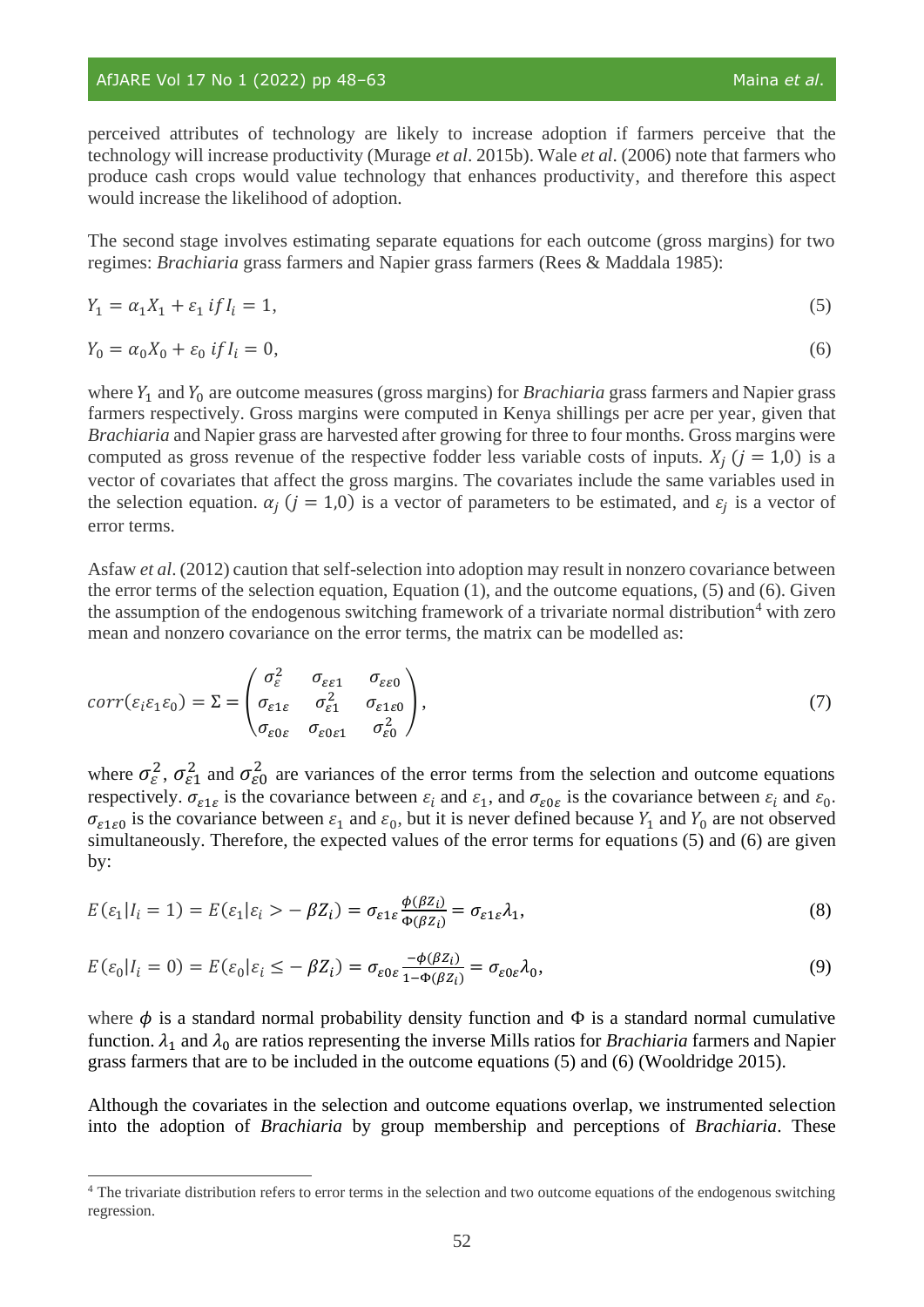#### AfJARE Vol 17 No 1 (2022) pp 48-63 Maina *et al.* Maina *et al.*

instruments were omitted in the outcome equations (5) and (6). The instruments are related to access to information and have been used before by Abdulai and Huffman (2014).

#### **2.3 Estimating the opportunity cost**

In the second step, the inverse Mills ratios computed in the selection equation were incorporated into the outcome equation and specified as:

$$
Y_1 = \alpha_1 X_1 + \sigma_{\varepsilon 1 \varepsilon} \lambda_1 + \mu_1 \quad \text{if } I_i = 1 \tag{10}
$$

$$
Y_0 = \alpha_0 X_0 + \sigma_{\varepsilon 0 \varepsilon} \lambda_0 + \mu_0 \quad \text{if } I_i = 0 \tag{11}
$$

The endogenous switching regression model was estimated using the *movestay* Stata command of Lokshin and Sajaia (2004).

Following Kuntashula and Mungatana, (2013), we can estimate the opportunity cost from equations (10) and (11):

$$
E(Y_1|I_i = 1) = \alpha_1 X_1 + \sigma_{\varepsilon 1 \varepsilon} \lambda_1 \tag{12}
$$

$$
E(Y_0|I_i = 0) = \alpha_0 X_0 + \sigma_{\varepsilon 0 \varepsilon} \lambda_0 \tag{13}
$$

$$
E(Y_0|I_i = 1) = \alpha_0 X_1 + \sigma_{\varepsilon 0 \varepsilon} \lambda_1 \tag{14}
$$

$$
E(Y_1|I_i = 0) = \alpha_1 X_0 + \sigma_{\varepsilon 1 \varepsilon} \lambda_0 \tag{15}
$$

Equations (12) and (13) are the observed outcomes conditional on *Brachiaria* grass adoption and nonadoption. Equation (14) is the counterfactual outcome for Napier grass farmers had they adopted *Brachiaria* grass, whereas Equation (15) is the counterfactual outcome for *Brachiaria* grass farmers had they not adopted. The average treatment effect on the treated (opportunity cost for *Brachiaria*  grass farmers/ATT) is the difference between equations (12) and (14) (Di Falco  $\&$  Bulte 2013; Heckman 2017):

$$
ATT = E(Y_1 | I_i = 1) - E(Y_0 | I_i = 1) = X_1(\alpha_1 - \alpha_0) + \lambda_1(\sigma \varepsilon_1 \varepsilon - \sigma \varepsilon_0 \varepsilon)
$$
\n(16)

The opportunity cost for Napier grass farmers given by the average treatment effect on the untreated (ATU) is the difference between equations (15) and (13):

$$
ATU = E(Y_1|I_i = 0) - E(Y_0|I_i = 0) = X_0(\alpha_1 - \alpha_0) + \lambda_0(\sigma \varepsilon_1 \varepsilon - \sigma \varepsilon_0 \varepsilon)
$$
\n
$$
\tag{17}
$$

To determine if the opportunity cost of *Brachiaria* for adopters is greater or smaller than if they had not adopted, a transitional heterogeneity effect was computed, taking the difference between ATT and ATU. If the difference is zero, then adopters and non-adopters are the same in terms of the net returns.

#### **3. Sampling and data collection**

Data was collected from Siaya and Makueni counties as examples of the arid, medium-potential agroecological zones in Kenya where the Government of Kenya, and ILRI as a development partner, have promoted commercial dairy farming and *Brachiaria* adoption since 2015. The sampling targeted dairy farmers who had grown *Brachiaria* grass for at least twelve months. The gross margin calculated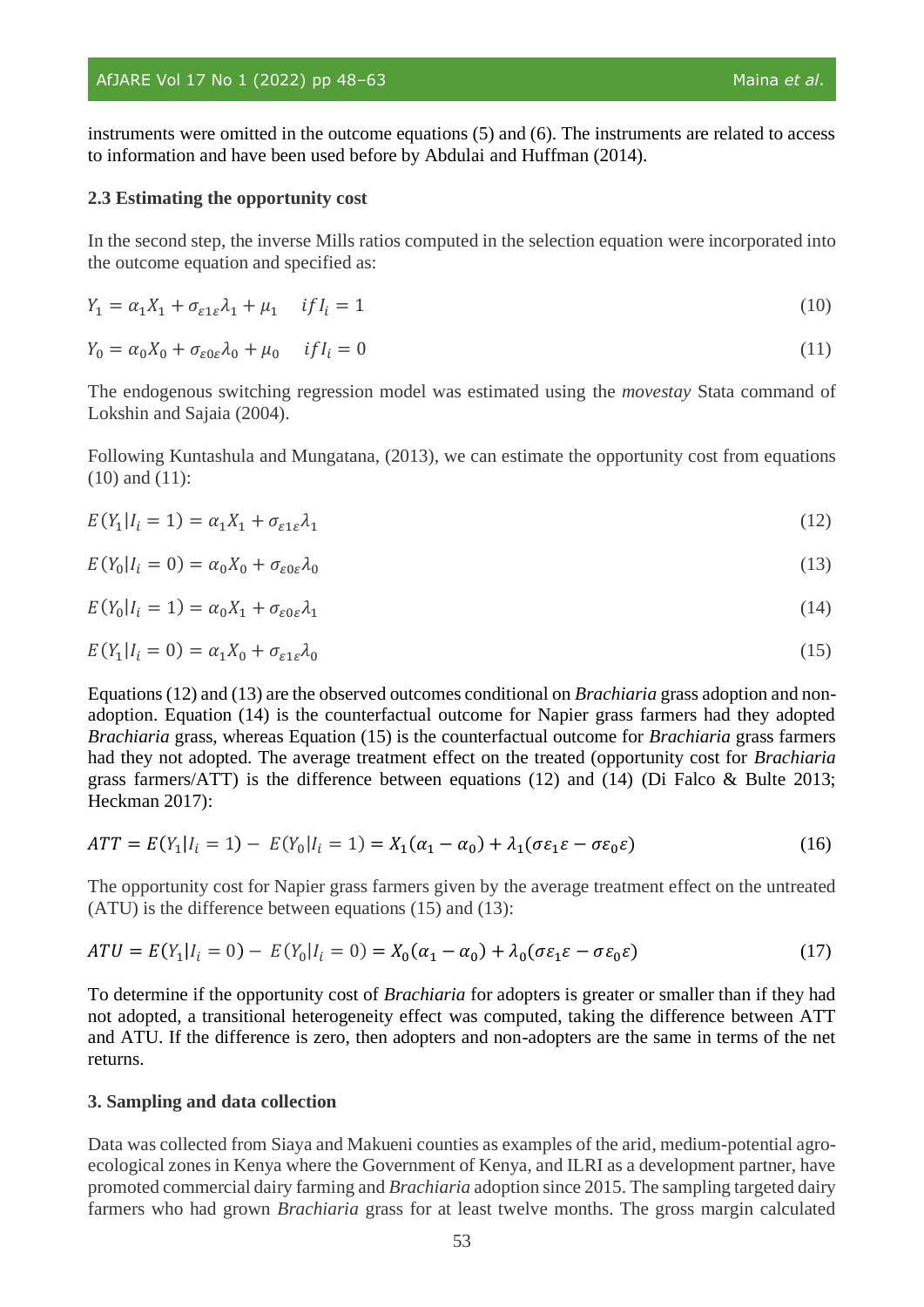referred to at least a one-year cycle. For the control group, the study targeted dairy farmers in neighbouring villages who had planted Napier grass (*Pennisetum purpureum* (L.) Schumach.).

Multi-stage sampling was done in three stages. First, counties and sub-counties where dairy and fodder production was carried out were identified purposively. Second, in each sub-county, a list of farmers who had planted *Brachiaria* was compiled, along with another list of those who had not planted it. This was done with the help of extension officers and resource farmers. In the third stage, farmers were randomly sampled from each list using a proportionate to size approach, resulting in 132 farmers (57 *Brachiaria* grass farmers and 75 Napier grass farmers) in Makueni and 105 farmers (54 *Brachiaria* grass farmers and 51 Napier grass farmers) in Siaya, totalling 237 farmers. The data collected included demographic, socio-economic and institutional factors that affect the adoption of *Brachiaria*, along with a gross margin analysis for Napier and *Brachiaria* grass. Data was collected and entered using the computer-aided personal interviews application in the CS Pro version 7.1 program.

#### **4. Results and discussion**

#### **4.1 Descriptive statistics**

The average dairy farmer was 56 years old, with 10 years of formal schooling, heading a household of six members and had 10 to 12 years of experience in dairy and fodder production (Table 1). This implies that, on average, households had significant levels of human capital (physical and technical). The majority of households (77%) were headed by men. *Brachiaria* grass farmers were significantly older than Napier grass farmers at the 1% level of significance, suggesting that participation by the youth (35 years and below) in dairy farming in the Siaya and Makueni counties was still low. On average, farms were 3.62 acres and were owned with title deed by 62% of the farmers (Table 1). It was found that *Brachiaria* grass farmers had larger farms than Napier grass farmers, suggesting that a certain minimum land area was required to set up a fodder enterprise. Consequently, 40% of the farmers used part of their land for cash crops, such as sugarcane and sisal, thereby diversifying their farm income.

An average farmer had a herd size given by a tropical livestock unit (TLU) of 7.58 units. *Brachiaria* grass farmers had more livestock units than Napier grass farmers at the 1% level of significance. It was also found that *Brachiaria* grass producers had more exotic breeds than Napier grass farmers, who had more indigenous breeds. About 70% of the farmers derived their income from off-farm activities such as formal and informal employment and business. Forty-eight percent of the farmers acquired credit for both agricultural and personal use (Table 1). Farmers blamed the need for additional income on high interest rates on loans and payback plans that did not consider the unique characteristics of farming. Farming is characterised by seasonality and irregular cash flow, making monthly loan payments untenable. Adopters of *Brachiaria* had access to significantly more credit than non-adopters, suggesting they had higher resource endowment and were more able to adhere to the stringent requirements on loans.

About 73% of farmers belonged to social groups, and 63% received extension service on dairy and fodder production at least more than once in 2017/2018. Adopters received significantly more extension services than non-adopters. This implies that adopters have better access to information and social services, and higher social capital. Consequently, they had significantly higher perception scores on the benefits of *Brachiaria* compared to non-adopters.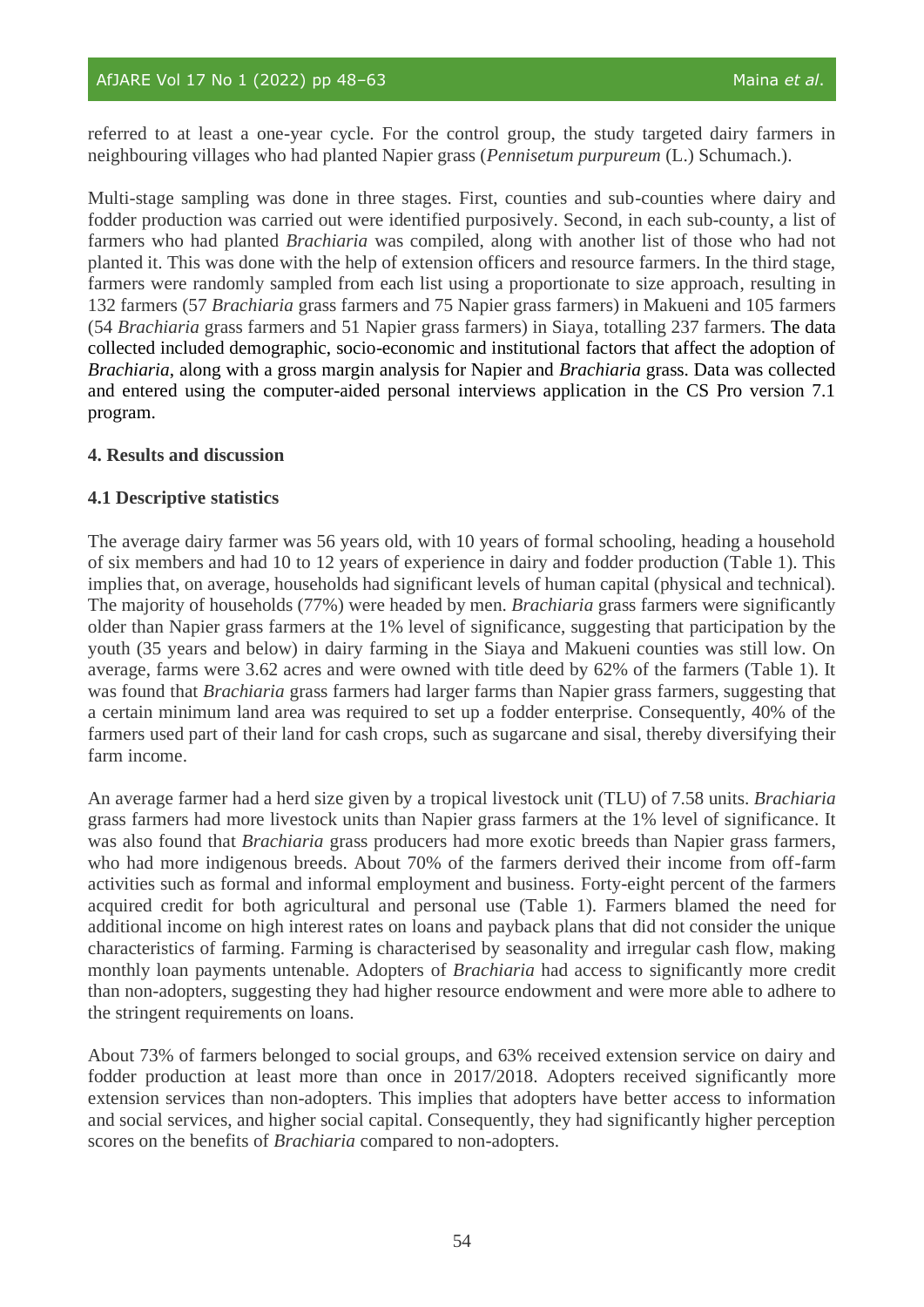On average, *Brachiaria* had a gross margin of USD 989.14 per acre annually, compared to an annual amount of USD 447.42 per acre from Napier grass, suggesting that *Brachiaria* is superior to Napier grass in terms of productivity.

|                                      | Table 1: Demographic and socio-economic characteristics of <i>Brachiaria</i> and Napier grass |  |  |  |
|--------------------------------------|-----------------------------------------------------------------------------------------------|--|--|--|
| farmers in Siaya an Makueni counties |                                                                                               |  |  |  |

|                                                                            |                                      | Mean                                            | t-test           |                                     |                 |
|----------------------------------------------------------------------------|--------------------------------------|-------------------------------------------------|------------------|-------------------------------------|-----------------|
| <b>Explanatory variables</b>                                               | Napier grass<br>farmers<br>$n = 126$ | <b>Brachiaria</b><br>grass farmers<br>$n = 111$ | <b>Overall</b>   | <b>Significance</b><br>(two-tailed) | $\chi^2$ -value |
| Socioeconomic characteristics                                              |                                      |                                                 |                  |                                     |                 |
| Sex of household head $(1 = male; 0 = female)$                             | 0.77<br>(0.422)                      | 0.77<br>(0.42)                                  | 0.77<br>(0.42)   |                                     | 0.01            |
| Age of household head (years)                                              | 54.2<br>(13.94)                      | 58.85<br>(13.12)                                | 56.38<br>(13.38) | $2.70***$                           |                 |
| Formal schooling of household head (years)                                 | 10.33<br>(8.93)                      | 10.71<br>(3.62)                                 | 10.51<br>(6.96)  | 0.43                                |                 |
| Dairy farming experience (years)                                           | 11.04<br>(13.94)                     | 12.65<br>(11.16)                                | 11.79<br>(12.18) | 1.01                                |                 |
| Experience in fodder production (years)                                    | 9.99<br>(8.83)                       | 10.14<br>(10.23)                                | 10.05<br>(9.49)  | 0.12                                |                 |
| Household size (count)                                                     | 5.58<br>(2.4)                        | $\overline{5.9}$<br>(2.91)                      | 5.74<br>(2.65)   | 0.9337                              |                 |
| Main source of household income $(1 = off$ -<br>$farm$ ; $0 = farm$ )      | 0.66<br>(0.48)                       | 0.76<br>(0.43)                                  | 0.70<br>(0.46)   |                                     | $2.72*$         |
| <b>Farm characteristics</b>                                                |                                      |                                                 |                  |                                     |                 |
| Farm size (acres)                                                          | 2.96<br>(2.82)                       | 4.37<br>(5.22)                                  | 3.62<br>(4.17)   | $2.62***$                           |                 |
| Land tenure <sup>1</sup> $(1 =$ owned with title deed;<br>$0 =$ otherwise) | 0.56<br>(0.50)                       | 0.69<br>(0.46)                                  | 0.62<br>(0.49)   |                                     | $4.78**$        |
| Tropical livestock unit (TLU) <sup>2</sup>                                 | $\overline{6}$<br>(4.2)              | 9.36<br>(9.20)                                  | 7.58<br>(7.18)   | $3.68***$                           |                 |
| Breed type $(1 = \text{exotic breed}; 0 = \text{otherwise})$               | 0.61<br>(0.49)                       | 0.91<br>(0.29)                                  | 0.75<br>(0.43)   |                                     | 28.18***        |
| Cash crop farming                                                          | 0.37<br>(0.48)                       | 0.44<br>(0.5)                                   | 0.4<br>(0.49)    |                                     | 1.43            |
| <b>Farmer's perception</b>                                                 |                                      |                                                 |                  |                                     |                 |
| Perception of milk productivity (continuous<br>measures as a factor score) | 3.45<br>(0.68)                       | 4.27<br>(0.55)                                  | 3.83<br>(0.74)   |                                     | 100.30***       |
| <b>Institutional characteristics</b>                                       |                                      |                                                 |                  |                                     |                 |
| Group membership $(1 = yes; 0 = no)$                                       | 0.6<br>(0.49)                        | 0.87<br>(0.33)                                  | 0.73<br>(0.44)   |                                     | 21.94***        |
| Access to credit $(1 = yes; 0 = no)$                                       | 0.3<br>(0.46)                        | 0.4<br>(0.5)                                    | 0.37<br>(0.48)   |                                     | $5.60**$        |
| Access to extension $(1 = yes; 0 = no)$                                    | 0.60<br>(0.49)                       | 0.84<br>(0.37)                                  | 0.63<br>(0.48)   |                                     | 47.88***        |
| <b>Outcome variable</b>                                                    |                                      |                                                 |                  |                                     |                 |
| Gross margin per acre (USD)                                                | 447.42<br>(464.79)                   | 989.14<br>(851.66)                              |                  | $6.15***$                           |                 |

Source: Survey data

Notes: 1. Land tenure refers to ownership of land (with and without title deed). 2. The tropical livestock unit (TLU) conversion factor is based on Storck and Doppler (1991): sheep and goats  $= 0.13$ , cows and oxen  $= 1$ , calves  $= 0.25$ , weaned calves = 0.34. \*\*\*, \*\* and \* represent significance at the 1%, 5% and 10% probability levels respectively. Standard deviation in parentheses.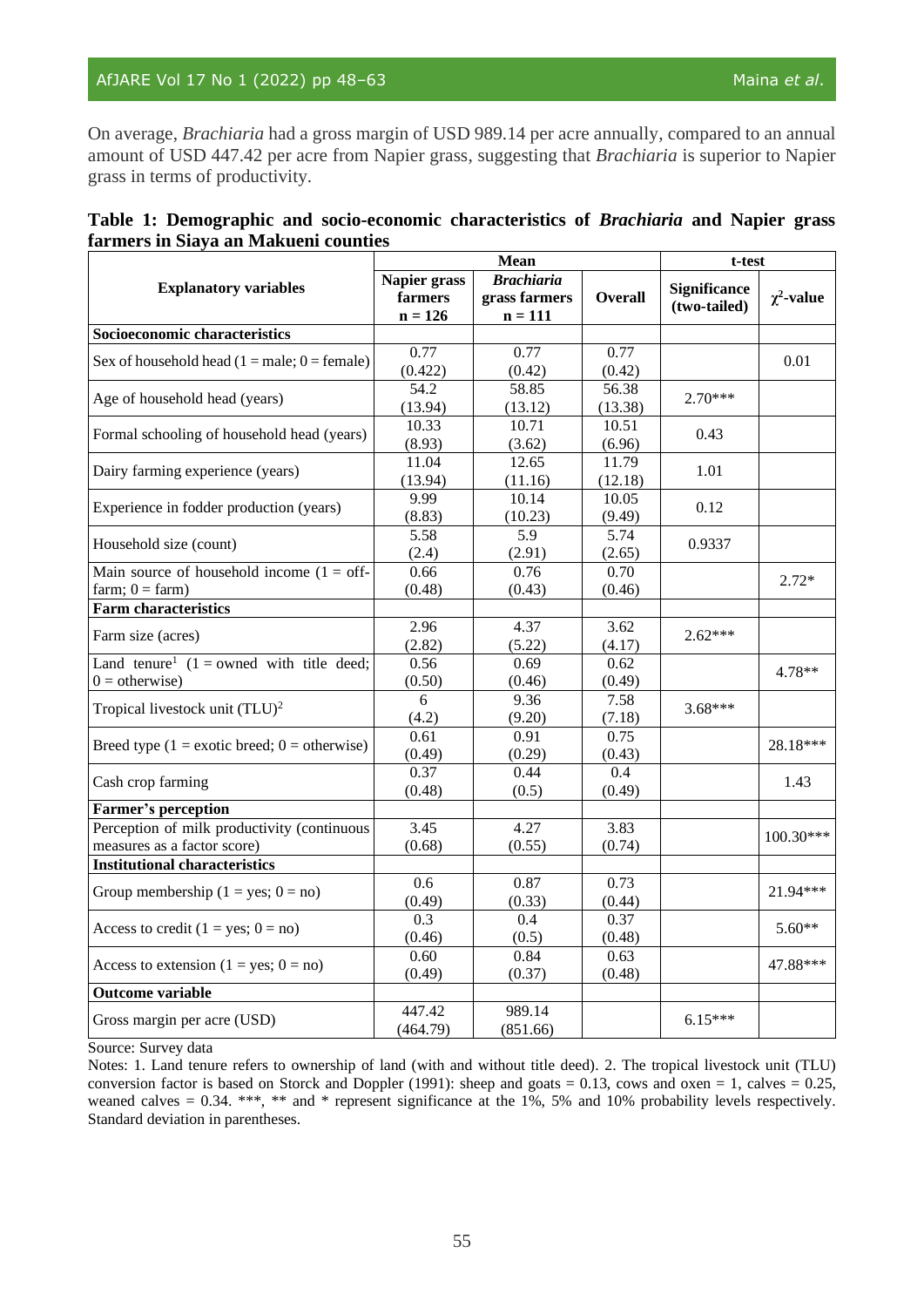#### **4.2 Determinants of** *Brachiaria* **grass adoption**

The first stage of the endogenous switching model was a probit regression that evaluated factors that influence the adoption of *Brachiaria* grass. The results are presented in Table 2. A test of normality was run using the Jarque-Bera test (Appendix A). The study concluded that the error terms were normally distributed, given that the calculated probability of  $\chi$ h<sup>2</sup> was greater than the stated  $(\text{prob} > \text{chi}^2 = 0.432)$ . Therefore, the probit model was fit for estimating the first step. The first two columns represent a probit model estimated independently following Equation (1), while the last two columns show the joint probit estimated using endogenous switching regression.

The coefficient for age was positive and significant, implying that older farmers are more likely to adopt *Brachiaria* than younger farmers. This concurs with previous findings by Asfaw *et al*. (2012), who suggest that experience (associated with age) increased the adoption of improved pigeon pea in Tanzania. Benefits from established fodder are not immediately clear in comparison to one-season crops such as maize, and require a longer period to realise returns from sale or improved milk production (Holmann *et al*. 2004). In terms of fodder, production enterprises reap the benefits from increased milk production or the sale of fodder. Older farmers are therefore more likely to invest in fodder and reap the benefits later compared to younger farmers. The coefficient for years of experience in fodder production was negative and significant, suggesting that farmers who have more experience in fodder production are less likely to adopt *Brachiaria*. This is likely because farmers with more experience have technical knowledge of fodder production from the alternatives, which they have obtained over years, compared to farmers who are starting with fodder production using new fodder technology.

The coefficients for indicators of farmers' wealth (herd size given by TLU and breed type) were positive and significant, implying that farmers with larger herd sizes and better breed types are more likely to adopt *Brachiaria*. The findings corroborate those of Khan *et al*. (2014), Murage *et al*. (2015a, 2015b) and Kassie *et al*. (2018), who found that ownership of dairy cattle increased the adoption of push-pull technology in that they can utilise the *Brachiaria* produced. Therefore, ownership of productive resources such as livestock creates the need for farmers to source adequate quantities of fodder, even in periods of feed scarcity.

Farmers' perceptions that *Brachiaria* increased milk productivity significantly increased the probability of adoption. The results corroborate those of Murage *et al*. (2015b), who observed that farmers adopted push-pull technology that utilises *Brachiaria* over the conventional one, which uses Napier grass, since it resulted in other benefits such as increased fodder in dry seasons and increased milk production. Murage *et al*. (2015b) noted that farmers preferred the former technology because it resulted in increased cereal production, an improvement in soil fertility and a reduction in *Striga* weed infestation. Therefore, as noted by Adesina and Zinnah (1993), the adoption of technologies is influenced by farmers' perceptions of their attributes and effectiveness.

The coefficient of group membership was positive and significant, implying that membership of a social group increases the probability of adopting *Brachiaria*. The findings are similar to those of Kassie *et al*. (2015), who found that farmers belonging to social groups were more likely to adopt sustainable intensification practices such as improved crop varieties and fertiliser. A possible explanation is that social networks facilitate the flow of information, such as on new farming opportunities and access to markets, finance and inputs. Social groups among farmers can also act as informal insurance during the crisis caused by food shortages and a lack of money for inputs and other needs (Quisumbing 2003).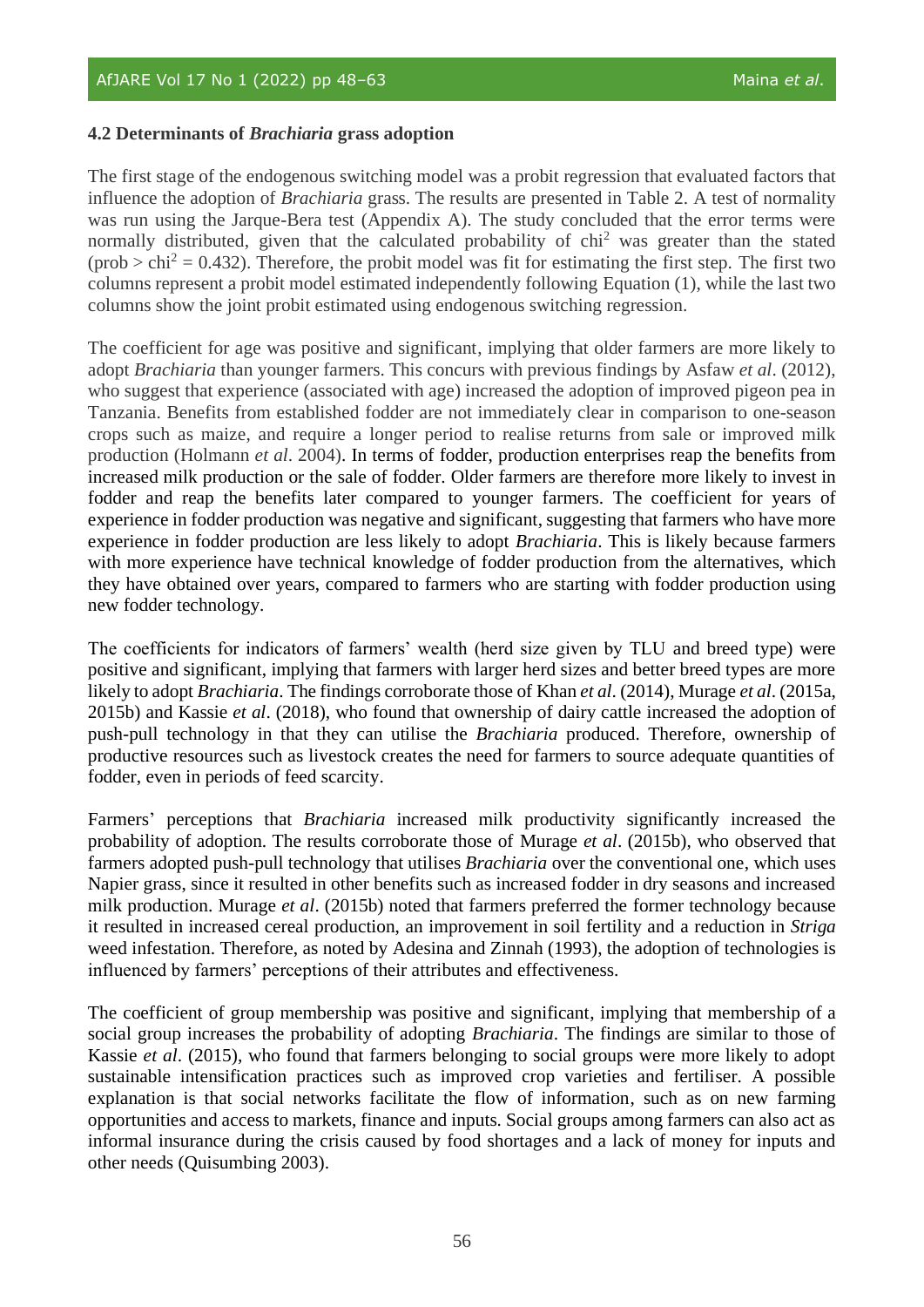|                                                                       | Independent probit model for |         |                        |         |  |
|-----------------------------------------------------------------------|------------------------------|---------|------------------------|---------|--|
|                                                                       | adoption                     |         | Joint estimated probit |         |  |
| <b>Variables</b>                                                      | Coef.                        | Std err | Coef.                  | Std err |  |
| Constant                                                              | $-7.636***$                  | 1.042   | $-7.321***$            | 1.005   |  |
| Socioeconomic characteristics                                         |                              |         |                        |         |  |
| Sex of household head $(1 = male; 0 = female)$                        | 0.022                        | 0.26    | $-0.041$               | 0.26    |  |
| Age of household head (years)                                         | $0.023**$                    | 0.01    | $0.020**$              | 0.01    |  |
| Years of schooling of household head (years<br>completed)             | $-0.02$                      | 0.019   | $-0.017$               | 0.018   |  |
| Dairy farming experience (years)                                      | 0.004                        | 0.011   | 0.004                  | 0.011   |  |
| Experience in fodder production                                       | $-0.032**$                   | 0.016   | $-0.034**$             | 0.016   |  |
| Household size (count)                                                | 0.005                        | 0.042   | $-0.002$               | 0.0421  |  |
| Main source of household income $(1 = off-farm;$<br>$0 = \text{farm}$ | 0.041                        | 0.244   | 0.113                  | 0.2462  |  |
| <b>Farm characteristics</b>                                           |                              |         |                        |         |  |
| Farm size (acres)                                                     | $-0.018$                     | 0.044   | $-0.006$               | 0.046   |  |
| Land tenure ( $1 =$ owned with title; $0 =$ otherwise)                | 0.086                        | 0.242   | 0.042                  | 0.242   |  |
| Tropical livestock unit (TLU)                                         | $0.064***$                   | 0.024   | $0.065***$             | 0.025   |  |
| Breed type $(1 = \text{exotic breed}; 0 = \text{otherwise})$          | $0.751***$                   | 0.194   | $0.706***$             | 0.189   |  |
| Cash crop farming                                                     | $-0.116$                     | 0.232   | $-0.079$               | 0.229   |  |
| <b>Farmer's perception</b>                                            |                              |         |                        |         |  |
| Perception of milk productivity                                       | $1.036**$                    | 0.169   | $1.02***$              | 0.166   |  |
| <b>Institutional characteristics</b>                                  |                              |         |                        |         |  |
| Group membership $(1 = yes; 0 = no)$                                  | $0.618**$                    | 0.282   | $0.537**$              | 0.269   |  |
| Access to credit $(1 = yes; 0 = no)$                                  | 0.145                        | 0.22    | 0.174                  | 0.221   |  |
| Access to extension $(1 = yes; 0 = no)$                               | $0.448*$                     | 0.25    | $0.48**$               | 0.245   |  |
| Number of observations                                                | 237                          |         | 237                    |         |  |

## **Table 2: Determinants of adoption of** *Brachiaria* **among dairy farmers in Siaya and Makueni counties (probit model)**

Source: Survey data

Notes: \*\*\*, \*\* and \* represent significance at the 1%, 5% and 10% probability levels respectively.

It was observed that farmers who had access to extension services were more likely to adopt the improved fodder. As expected, contact with extension services facilitates awareness and flow of information and increases access to training on new technology and the benefits associated with it. The findings are consistent with those of Kassie *et al*. (2015), who found that access to extension services was associated with increased adoption of soil and water conservation technologies in Ethiopia, Kenya, Malawi and Tanzania.

#### **4.3 Determinants of the magnitude of the opportunity cost of adopting** *Brachiaria* **grass**

The results of the second-stage endogenous switching regression explaining the variation in opportunity cost (differences in the GM) are presented in Table 3.

The estimates of the coefficients of correlation between the error terms in the adoption equation and the outcome equation are given by  $(\rho 1, \rho 0)$  and are significant and positive only for the correlation between the adoption equation and the gross margin for the Napier equation. This implies that the gross margins for Napier grass farmers are relatively lower than those of *Brachiaria* grass farmers. Furthermore, the significance of the two equations in the model,  $(r1r2)$ , suggests self-selection in the adoption of *Brachiaria*. This justifies the use of the endogenous switching model to correct selfselection. Moreover, the likelihood ratio test for selection and outcome equations is significant, implying there is dependence between the two system equations.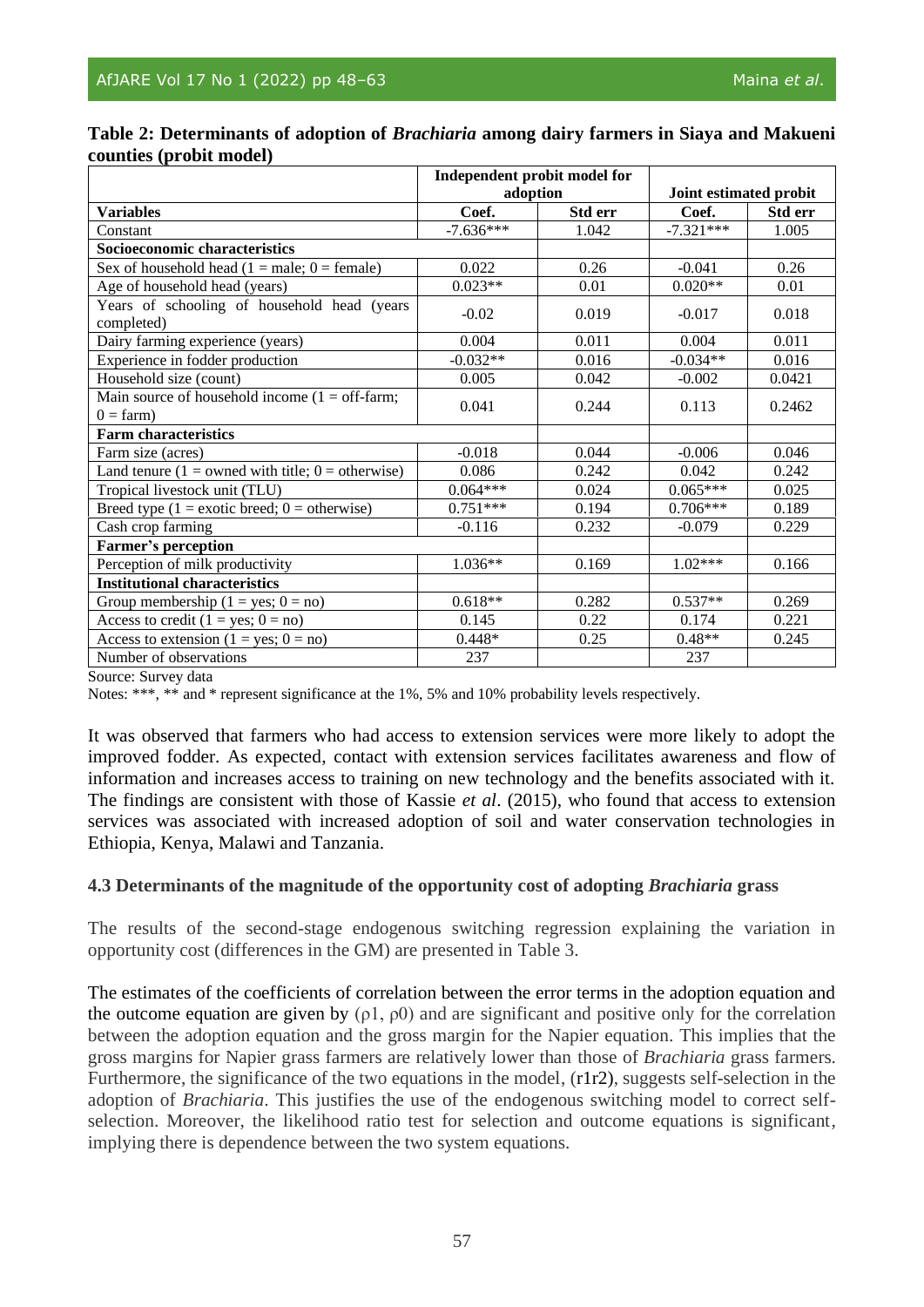|                                                                      |             | <b>Brachiaria</b> grass farmers | Napier grass farmers |           |  |
|----------------------------------------------------------------------|-------------|---------------------------------|----------------------|-----------|--|
| <b>Variables</b>                                                     | Coefficient | <b>Std error</b>                | Coefficient          | Std error |  |
| Constant                                                             | 9.3492***   | 1.143                           | 8.359***             | 0.506     |  |
| Socioeconomic characteristics                                        |             |                                 |                      |           |  |
| Sex of household head $(1 = male; 0 = female)$                       | 0.402       | 0.265                           | 0.149                | 0.2       |  |
| Age of household head (years)                                        | $-0.002$    | 0.012                           | 0.001                | 0.007     |  |
| Years of schooling of household head (years completed)               | 0.03        | 0.031                           | 0.005                |           |  |
| Dairy farming experience (years)                                     | 0.002       | 0.015                           | 0.005                | 0.009     |  |
| Experience in fodder production                                      | 0.006       | 0.017                           | 0.005                | 0.014     |  |
| Household size (count)                                               | $-0.024$    | 0.036                           | $-0.062*$            | 0.035     |  |
| Main source of household income (1 = off-farm; $0 =$<br>farm)        | $-0.052$    | 0.261                           | $0.488***$           | 0.182     |  |
| <b>Farm characteristics</b>                                          |             |                                 |                      |           |  |
| Farm size (acres)                                                    | $0.122***$  | 0.027                           | $0.074**$            | 0035      |  |
| Land tenure $(1 =$ owned with and without title;<br>$0 =$ leased in) | $0.464*$    | 0.256                           | $-0.355**$           | 0.183     |  |
| <b>TLU</b>                                                           | $-0.017$    | 0.015                           | $0.042*$             | 0.025     |  |
| Breed type $(1 = \text{exotic breed}; 0 = \text{otherwise})$         | 0.041       | 0.204                           | $0.437***$           | 0.15      |  |
| Cash crop farming                                                    | $-0.065$    | 0.212                           | $-0.194$             | 0.204     |  |
| <b>Institutional characteristics</b>                                 |             |                                 |                      |           |  |
| Access to credit $(1 = yes; 0 = no)$                                 | 0.121       | 0.209                           | $-0.052$             | 0.184     |  |
| Access to extension $(1 = yes; 0 = no)$                              | $-0.119$    | 0.324                           | $-0.057$             | 0.197     |  |
| r1r2                                                                 | $-0.282$    | 0.315                           | $0.629**$            | 0.271     |  |
| $\rho_1 \rho_0$                                                      | $-0.275$    | 0.291                           | $0.558**$            | 0.187     |  |
| LR test for joint independence                                       |             | 5.81**                          |                      |           |  |
| Log-likelihood                                                       |             | $-414.568$                      |                      |           |  |
| Number of observations                                               |             | 237                             |                      |           |  |

| Table 3: Determinants of the opportunity cost of adopting <i>Brachiaria</i> in Siaya and Makueni |  |  |  |
|--------------------------------------------------------------------------------------------------|--|--|--|
| counties                                                                                         |  |  |  |

Source: Survey data

Notes: \*\*\*, \*\* and \* represent significance at the 1%, 5% and 10% probability levels respectively; r1r2: Transformation of the correlation of the error terms in the fodder choice equation and outcome equation; ρ1ρ0: Correlation coefficient between error terms of the system equations

The results indicate that the opportunity cost of growing Napier rather than *Brachiaria* increases with tenure security of the land. Farmers who own land with a title deed earned less gross margins from Napier compared to farmers who grow it on leased land. This is probably because those farming leased land have the incentive to use more inputs and make profit on fodder relative to those who own their land. In contrast, the opportunity cost of growing Napier reduces with land size because farmers with more land for fodder production tended to have higher gross margins.

Similarly, ownership of productive resources such as larger herd size and better breed types reduced the opportunity cost of growing Napier grass. This is because such resources make it possible for farmers to invest and get higher gross margins on Napier. The results further indicate that the more sources of off-farm income, the higher the gross margins from Napier and therefore the lower the opportunity cost. A likely explanation is that such farmers can buy inputs such as fertiliser to increase the yields and profit from Napier. A comparable effect of off-farm income was recorded by Mutoko *et al*. (2015), who found that farmers earning off-farm income hired labour, which explains their higher allocative efficiency in maize production. Furthermore, farmers with access to off-farm income are likely to buy and apply farm inputs at the appropriate time, generating higher output and gross margins from Napier grass.

The larger the household size – the proxy for family labour, the higher the opportunity cost of growing Napier grass. This is probably because the unpaid family members provide labour beyond the optimal quantity, resulting in diminishing returns per labour input. Therefore, the gross margins from Napier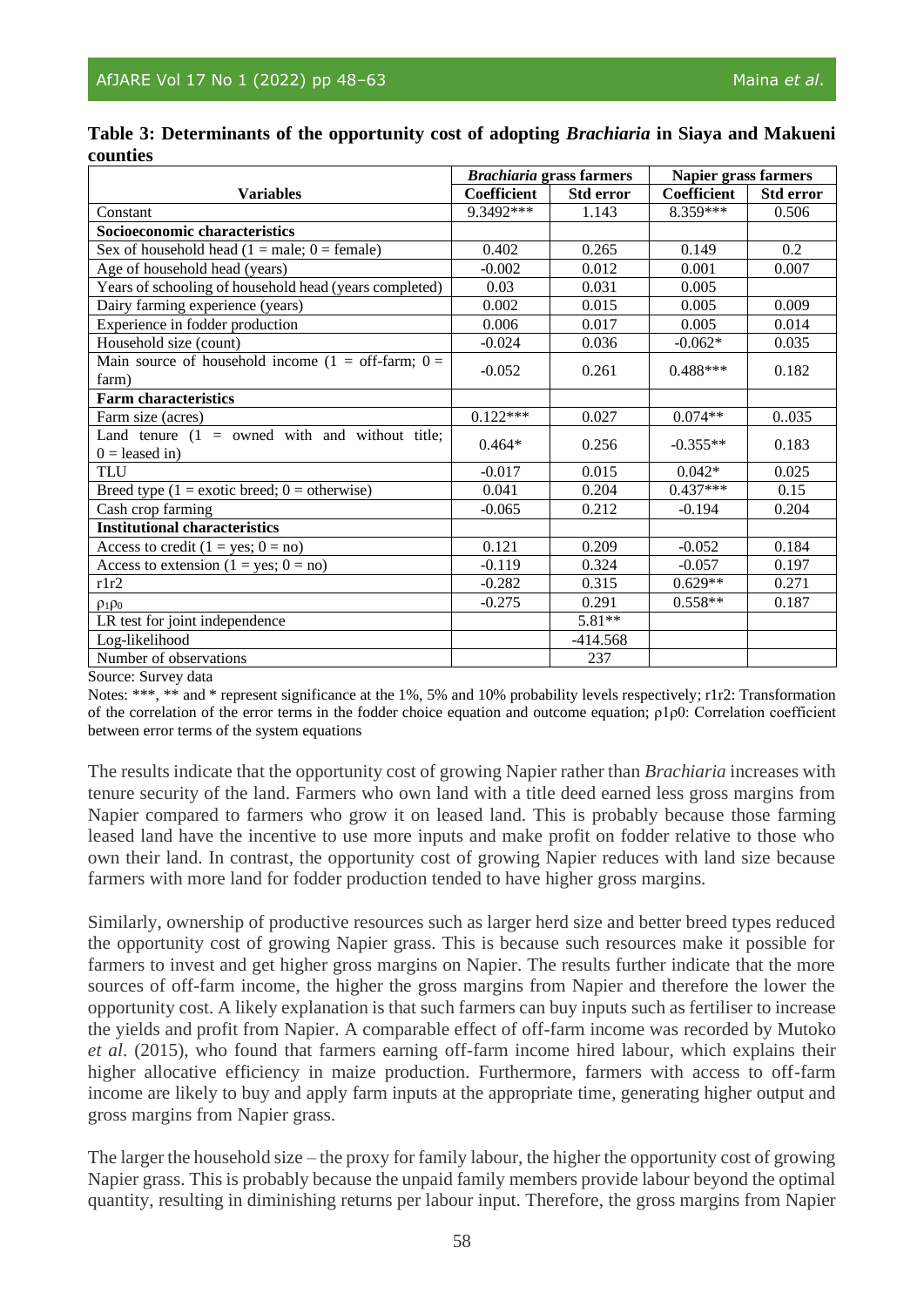grass are much lower compared to those from *Brachiaria*. This is consistent with the findings of Mutoko *et al*. (2015), who found that household size reduces the technical efficiency of farmers in producing maize.

# **4.4 Average effect of adopting** *Brachiaria* **grass**

Table 4 presents the average gross margins for *Brachiaria* and Napier grass. To determine if the opportunity cost of *Brachiaria* is greater or smaller for adopters had they not adopted or non-adopters had they adopted, the transitional heterogeneity effects were computed by taking the difference in opportunity for *Brachiaria* and Napier grass (ATT and ATU).

#### **Table 4: The opportunity cost of growing** *Brachiaria* **grass**

|                                                           | Napier grass             | <b>Brachiaria</b> grass  | <b>Transitional heterogeneity</b> |
|-----------------------------------------------------------|--------------------------|--------------------------|-----------------------------------|
|                                                           | (opportunity cost)       | (opportunity cost)       | (ATT - ATU)                       |
| Annual<br>gross<br>margin per acre<br>(USD <sup>5</sup> ) | 578.25<br>$(578.25)$ *** | 657.99<br>$(243.93)$ *** | 79.74                             |

Source: Survey data

\*\*\* represents significance at the 1% level. The figures in parentheses are standard deviations; ATT: Treatment effects on the treated; ATU: Treatment effects on the untreated

The transitional heterogeneity (TH) is positive (USD 79.74), implying that there are systematic differences among the farmers. Farmers who adopted *Brachiaria* grass had higher gross margins and therefore lower opportunity costs than Napier grass farmers. Therefore, Napier grass farmers would be worse off compared to *Brachiaria* farmers if they were to consider fodder production as a business.

#### **5. Conclusions and policy implications**

The results from the study show that the adoption of *Brachiaria* grass is significantly and positively influenced by age, asset endowment (given by herd size, type of breed), group membership, access to extension, and farmers' perceptions of milk production. Farmers who opt not to adopt *Brachiaria* in favour of Napier grass face a high opportunity cost. Furthermore, the magnitude of the opportunity cost increases with tenure security (ownership of land with title deed). Household size and asset endowment (farm size, breed type, herd size, and off-farm income) reduce the magnitude of the opportunity cost of growing *Brachiaria*. The results of the study indicate that farmers stand to benefit more financially from *Brachiaria* compared to Napier, suggesting that there is a need to expose more farmers to the technology. Efforts are therefore needed to strengthen extension services and existing rural collective action institutions to increase awareness and promote improved fodder technology. There is a need for an effective, multi-stakeholder partnership to promote the dissemination of knowledge of *Brachiaria* among farmers. Similarly, further research should also focus on improving farmers' access to fodder markets, given the potential financial returns from *Brachiaria* grass production.

#### **Acknowledgments**

This work was funded by the African Economic Research Consortium (AERC) and the International Livestock Research Institute (ILRI) through the AVCD Dairy Value Chain Project (USAID grant number AID-BFS), under the CGIAR Research Program on Livestock and Fish. We would also like to thank all the farmers and county government extension staff for their contribution to this study. The views expressed here are those of the authors and do not in any way reflect the views of the donor or the authors' institutions.

 $5$  At the time of analysis (2018),  $$1 = 100.3$  Kenya shillings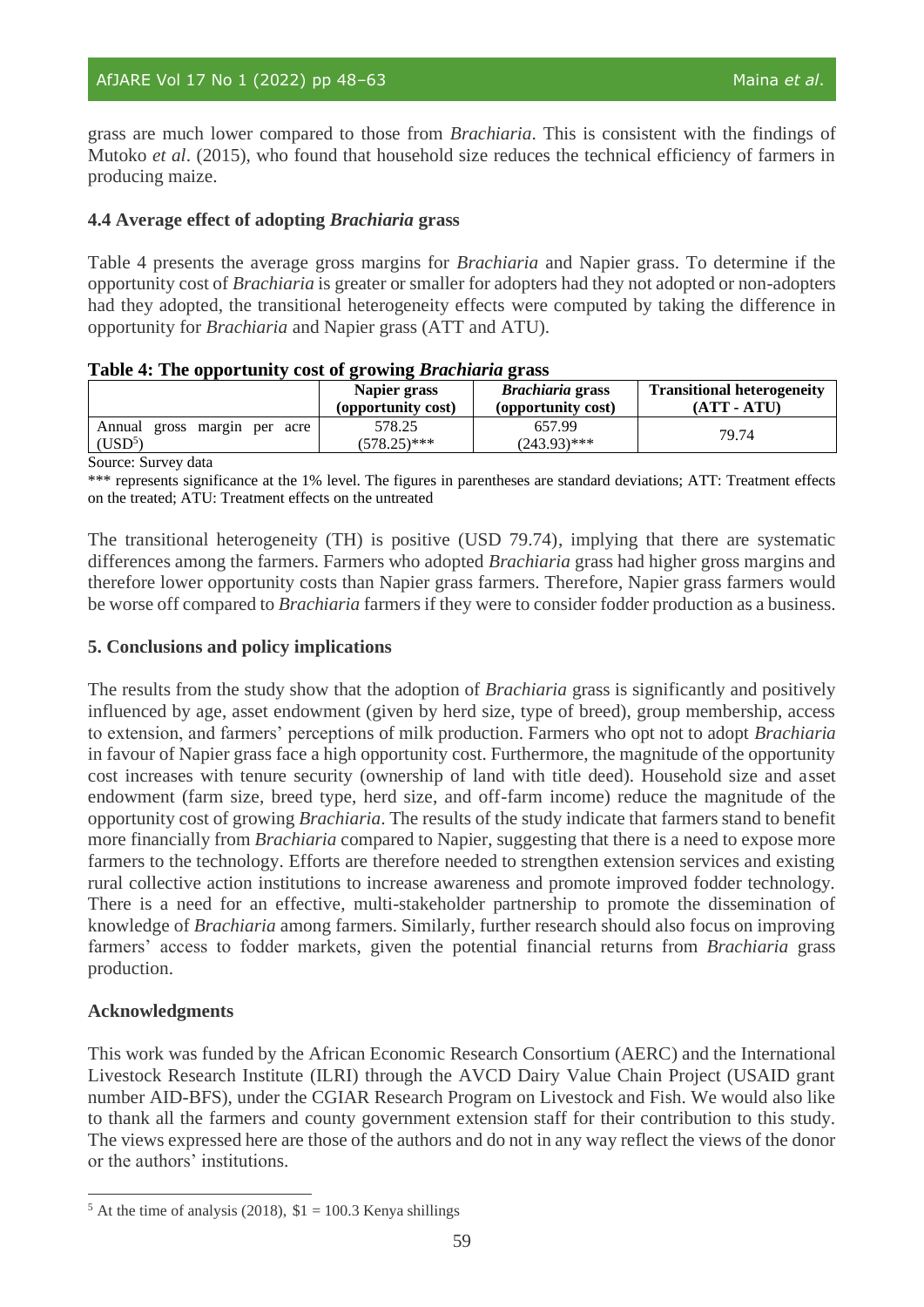#### **References**

- Abdulai A & Huffman W, 2014. The adoption and impact of soil and water conservation technology: An endogenous switching regression application. Land Economics 90(1): 26–43. https://doi.org/10.3368/le.90.1.26
- Adesina AA & Zinnah MM, 1993. Technology characteristics, farmers' perceptions and adoption decisions: A Tobit model application in Sierra Leone. Agricultural Economics 9(4): 297–311. https://doi.org/10.1016/0169-5150(93)90019-9
- Arango J, Moreta D, Núñez J, Hartmann K, Domínguez M, Ishitani M, Miles J, Subbarao G, Peters M & Rao I, 2014. Developing methods to evaluate phenotypic variability in biological nitrification inhibition (BNI) capacity of Brachiaria grasses. Tropical Grasslands-Forrajes Tropicales. https://doi.org/10.17138/tgft(2)6-8
- Asfaw S, Shiferaw B, Simtowe F & Lipper L, 2012. Impact of modern agricultural technologies on smallholder welfare: Evidence from Tanzania and Ethiopia. Food Policy 37(3): 283–95. https://doi.org/10.1016/j.foodpol.2012.02.013
- Babcock BA & Hennessy DA, 1996. Input demand under yield and revenue insurance. American Journal of Agricultural Economics 78(2): 416–27. https://doi.org/10.2307/1243713
- Bosire CK, Krol MS, Mekonnen MM, Ogutu JO, De Leeuw J, Lannerstad M & Hoekstra AY, 2016a. Meat and milk production scenarios and the associated land footprint in Kenya. Agricultural Systems 145: 64–75. https://doi.org/10.1016/j.agsy.2016.03.003
- Bosire CK, Lannerstad M, De Leeuw J, Krol MS, Ogutu JO, Ochungo PA & Hoekstra AY, 2016b. Urban consumption of meat and milk and its green and blue water footprints – Patterns in the 1980s and 2000s for Nairobi, Kenya. Science of the Total Environment 579: 786–96. https://doi.org/10.1016/j.scitotenv.2016.11.027
- Carter DW & Milon JW, 2005. Price knowledge in household demand for utility services. Land Economics 81(2): 265–83. https://doi.org/10.3368/le.81.2.265
- Di Falco S & Bulte E, 2013. The impact of kinship networks on the adoption of risk-mitigating strategies in Ethiopia. World Development 43:100–10. https://doi.org/10.1016/j.worlddev.2012.10.011
- FAO, 2013. Climate-smart agriculture: Sourcebook. https://www.fao.org/3/i3325e/i3325e.pdf
- FAO, 2017. Africa sustainable livestock 2050: Kenya. Rome: FAO. https://www.fao.org/inaction/asl2050/countries/ken/en/
- Gómez-Limón JA, Riesgo L & Arriaza M, 2004. Multi-criteria analysis of input use in agriculture. Journal of Agricultural Economics 55(3): 541–64. https://doi.org/10.1111/j.1477- 9552.2004.tb00114.x
- Greene W, 2003. H.(2003): Econometric analysis. Fifth edition. Upper Saddle River NJ: Prentice Hall.
- Heckman JJ, 2017. Sample selection bias as a specification error. The Econometric Society 47(1): 153–61. http://www.jstor.org/stable/1912352
- Holechek JL, Cibils AF, Bengaly K & Kinyamario JI, 2016. Human population growth, African pastoralism, and rangelands: A perspective. *Rangeland Ecology and Management* 70(3): 273–80. https://doi.org/10.1016/j.rama.2016.09.004
- Holmann F, Rivas L, Argel PJ & Pérez E, 2004. Impact of the adoption of Brachiaria grasses: Central America and Mexico. Livestock Research for Rural Development 16(12): Article no. 98. http://www.lrrd.org/lrrd16/12/holm16098.htm
- Kassie M, Stage J, Diiro G, Muriithi B, Muricho G, Ledermann ST, Pittchar J, Midega C & Zeyaur K, 2018. Push–pull farming system in Kenya: Implications for economic and social welfare. Land Use Policy 77: 186–98. https://doi.org/10.1016/j.landusepol.2018.05.041
- Kassie M, Teklewold H, Jaleta M, Marenya P & Erenstein O, 2015. Understanding the adoption of a portfolio of sustainable intensification practices in eastern and southern Africa. Land Use Policy 42: 400–11. https://doi.org/10.1016/j.landusepol.2014.08.016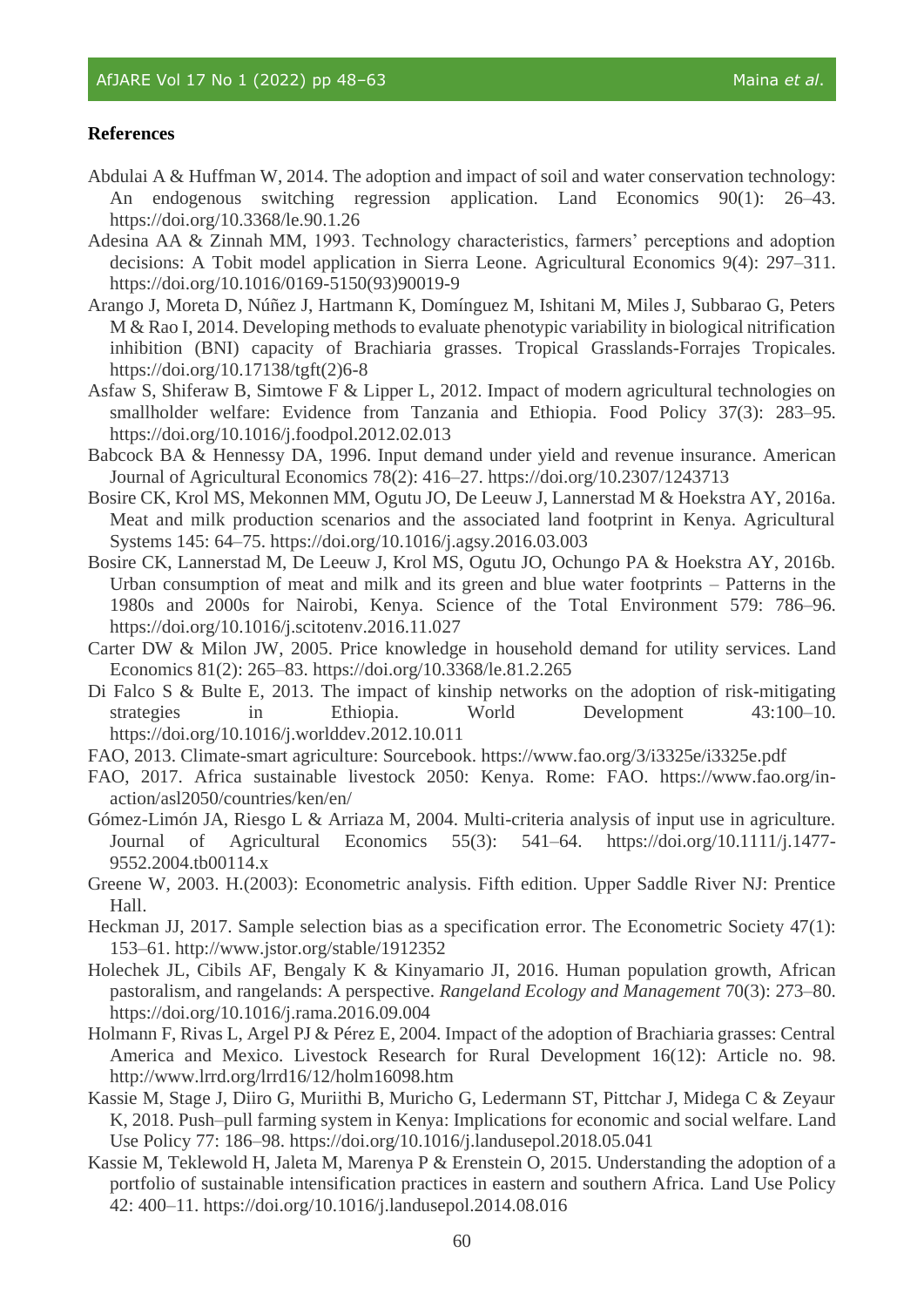- Khan ZR, Midega CAO, Pittchar JO, Murage AW, Birkett MA, Bruce TJA & Pickett JA, 2014. Achieving food security for one million sub-Saharan African poor through push-pull innovation by 2020. Philosophical Transactions of the Royal Society B: Biological Sciences 369(1639): Article no. 20120284. https://doi.org/10.1098/rstb.2012.0284
- Kuntashula E & Mungatana E, 2013. Estimating the causal effect of improved fallows on farmer welfare using robust identification strategies in Chongwe, Zambia. Agroforestry Systems 87: 1229–46. https://doi.org/10.1007/s10457-013-9632-y
- Lokshin M & Sajaia Z, 2004. Maximum likelihood estimation of endogenous switching regression models. The Stata Journal  $4(3)$ : 282–9. https://journals.sagepub.com/doi/pdf/10.1177/1536867X0400400306
- Machogu C, 2013. A comparative study of the productivity of *Brachiaria* hybrid cv. Mulato II and native pasture species in semi-arid rangelands of Kenya. Master's thesis, University of Nairobi, Nairobi, Kenya.

http://erepository.uonbi.ac.ke/bitstream/handle/11295/56273/Machogu\_Native%20pasture%20sp ecies.pdf?sequence=5&isAllowed=y

- Moreta DE, Arango J, Sotelo M, Vergara D, Rincón A, Ishitani M, Castro A, Miles J, Peters M, Tohme J, Subbarao GV & Rao IM, 2014. Biological nitrification inhibition (BNI) in *Brachiaria* pastures: A novel strategy to improve eco-efficiency of crop-livestock systems and to mitigate climate change. Tropical Grasslands – Forrajes Tropicales 2: 88–91. https://www.tropicalgrasslands.info/index.php/tgft/article/download/123/73
- Murage AW, Midega CAO, Pittchar JO, Pickett JA & Khan ZR, 2015a. Determinants of adoption of climate-smart push-pull technology for enhanced food security through integrated pest management in eastern Africa. Food Security 7: 709–24. https://doi.org/10.1007/s12571-015- 0454-9
- Murage AW, Pittchar JO, Midega CAO, Onyango CO & Khan ZR, 2015b. Gender specific perceptions and adoption of the climate-smart push-pull technology in eastern Africa. Crop Protection 76: 83–91. https://doi.org/10.1016/j.cropro.2015.06.014
- Mutoko MC, Ritho CN, Benhin JK & Mbatia OL, 2015. Technical and allocative efficiency gains from integrated soil fertility management in the maize farming system of Kenya. Journal of Development and Agricultural Economics 7(4): 143–52. https://doi.org/10.5897/JDAE2015.0633
- Nangole E, Lukuyu B, Franzel S, Kinuthia E, Baltenweck I & Kirui J, 2011. Livestock feed production and marketing in Central and North Rift Valley Regions of Kenya. Nairobi, Kenya: Eat African Dairy Development Project (EADD).
- Ngoma H, 2018. Does minimum tillage improve the livelihood outcomes of smallholder farmers in Zambia? Food Security 10: 381–96. https://doi.org/10.1007/s12571-018-0777-4%0A
- Nguku SA, 2015. An evaluation of *Brachiaria* grass cultivars productivity in semi arid Kenya. Master's thesis, South Eastern Kenya University, Kitui, Kenya. http://repository.seku.ac.ke/handle/123456789/1380
- Njarui DMG, Gichangi EM, Ghimire SR & Muinga RW (eds), 2016. Climate smart Brachiaria grasses for improving livestock production in East Africa: Kenya experience. Proceedings of a workshop, Kenya Agricultural and Livestock Research Organization, 14–15 September, Naivasha, Kenya.
- Oglethorpe DR, 1995. Sensitivity of farm plans under risk-averse behaviour: A note on the environmental implications. Journal of Agricultural Economics 46(2): 227–32. https://doi.org/10.1111/j.1477-9552.1995.tb00768.x
- Quisumbing AR, 2003. Food aid and child nutrition in rural Ethiopia. World Development 31(7): 1309–24. https://doi.org/10.1016/S0305-750X(03)00067-6
- Rao I, Ishitani M, Miles J, Peters M, Tohme JOE, Martens S, Hyman G, Tapasco J, Duitama J, Suárez H, Borrero G, Núñez J, Hartmann K, Domínguez M, Sotelo M, Vergara D, Lavelle P & Subbarao GV, 2014. Climate-smart crop-livestock systems for smallholders in the tropics: Integration of new forage hybrids to intensify agriculture and to mitigate climate change through regulation of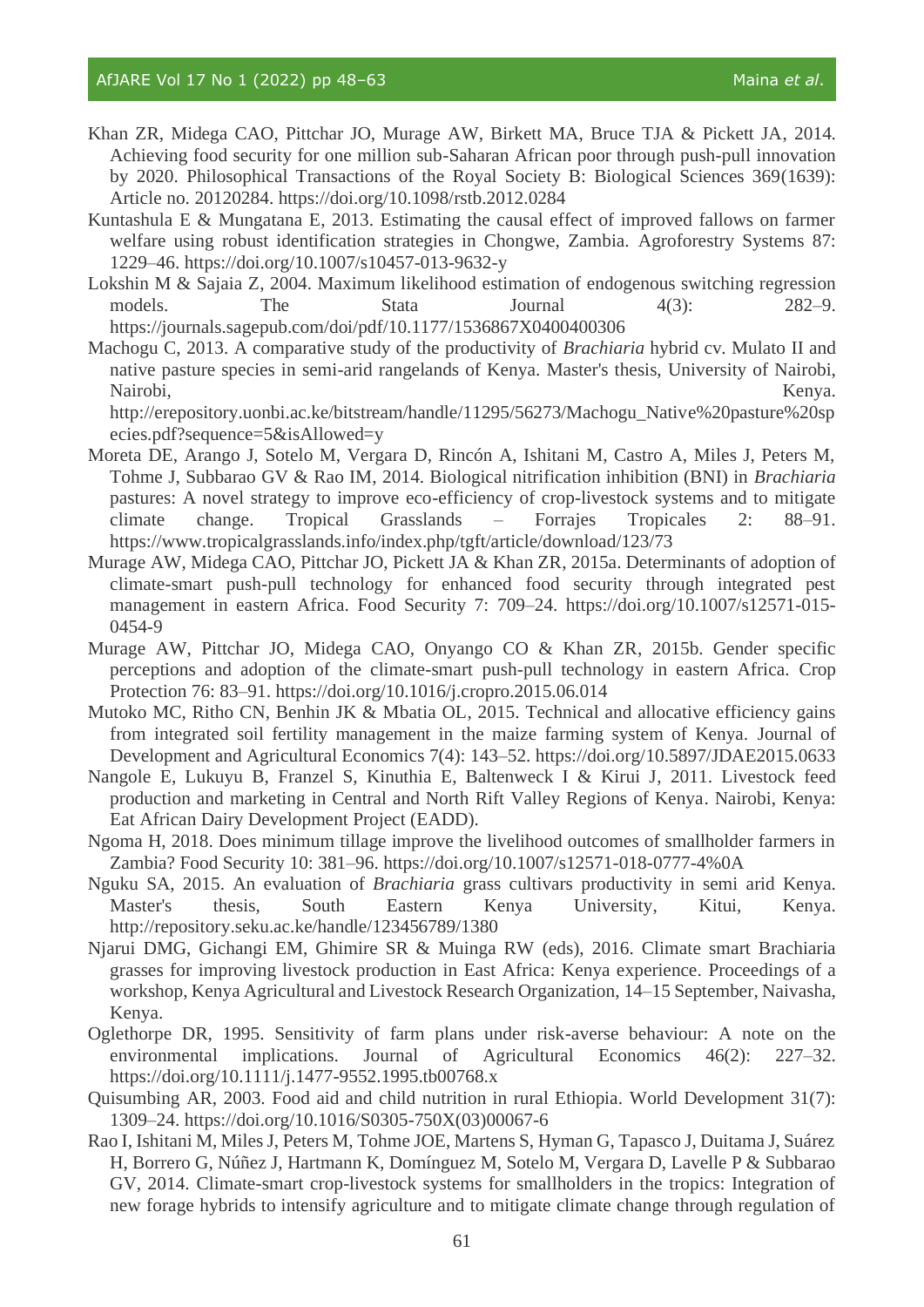#### AfJARE Vol 17 No 1 (2022) pp 48–63 Maina *et al.* Maina *et al.* Maina *et al.*

nitrification in soil. Tropical Grasslands – Forrajes Tropicales 2: 130–2.

- Rees H & Maddala GS, 1985. Limited-dependent and qualitative variables in econometrics. The Economic Journal 95(378): 493–4. https://doi.org/10.2307/2233228
- Schoemaker PJH, 1982. The expected utility model: Its variants, purposes, evidence and limitations. Journal of Economic Literature 20(2): 529–63. https://www.jstor.org/stable/2724488
- Semykina A & Wooldridge JM, 2010. Estimating panel data models in the presence of endogeneity and selection. Journal of Econometrics 157(2): 375–80. https://doi.org/10.1016/j.jeconom.2010.03.039
- Shiferaw B, Kassie M, Jaleta M & Yirga C, 2014. Adoption of improved wheat varieties and impacts on household food security in Ethiopia. Food Policy 44: 272–84. https://doi.org/10.1016/j.foodpol.2013.09.012
- Storck H & Doppler W, 1991. Farming systems and farm management practices of smallholders in the Hararghe Highlands. Kiel: Wissenschaftsverlag Vauk Kiel.
- Teklewold H, Kassie M, Shiferaw B & Köhlin G, 2013. Cropping system diversification, conservation tillage and modern seed adoption in Ethiopia: Impacts on household income, agrochemical use and demand for labor. Ecological Economics 93: 85–93. https://doi.org/10.1016/j.ecolecon.2013.05.002
- United Nations, 2015. World population prospects: Key findings & advance tables. 2015 revision. New York: United Nations. https://desapublications.un.org/file/546/download
- USAID, 2015. USAID-KAVES dairy value chain analysis. https://pdf.usaid.gov/pdf\_docs/PA00M2T1.pdf
- Wale E, Mburu J & Estrella J, 2006. Computing opportunity costs of growing local varieties for onfarm conservation: Illustration using sorghum data from Ethiopia. Paper read at the International Association of Agricultural Economists Annual Meeting, 12-18 August. Queensland, Australia.
- Wooldridge JM, 2010. Econometric analysis of cross section and panel data. Second edition. Cambridge MA: The MIT Press.
- Wooldridge JM, 2015. Control function methods in applied econometrics. Journal of Human Resources 50(2): 420–45. https://doi.org/10.3368/jhr.50.2.420